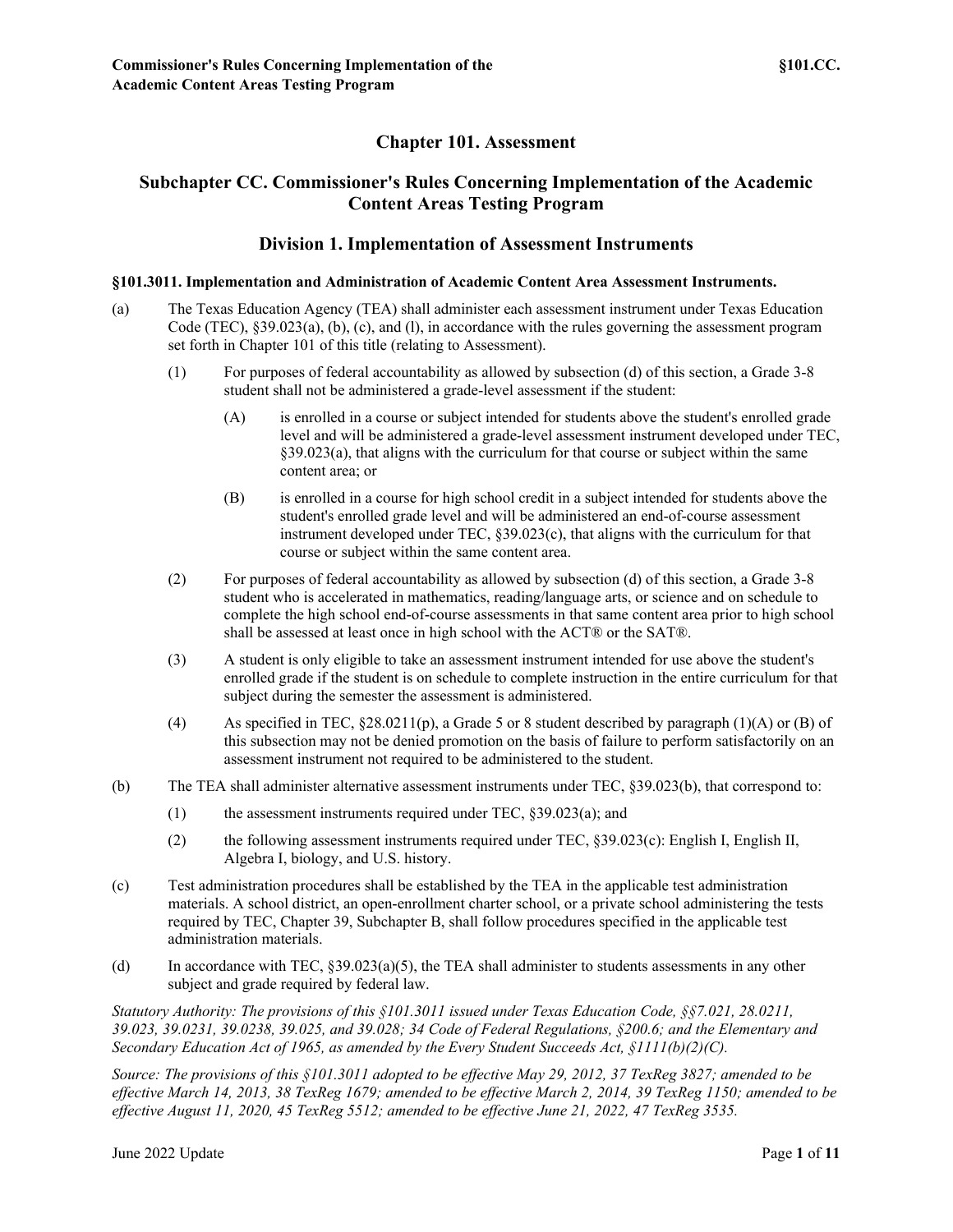### **§101.3012. Parent Notification.**

The superintendent of each school district and chief administrative officer of each charter school shall be responsible for the following in order to provide timely and full notification of graduation requirements:

- (1) notifying each student and his or her parent or guardian in writing no later than the beginning of the student's seventh-grade year of the testing requirements for graduation;
- (2) notifying each student in Grades 7-12 new to the school district or charter school and his or her parent or guardian in writing of the testing requirements for graduation; and
- (3) notifying each student who shall take the tests required for graduation and his or her parent or guardian, as well as out-of-school individuals, of the dates, times, and locations of testing.

*Statutory Authority: The provisions of this §101.3012 issued under the Texas Education Code, §§7.021, 28.0211, 39.023, 39.0231, 39.025, and 39.028.*

*Source: The provisions of this §101.3012 adopted to be effective March 14, 2013, 38 TexReg 1679; amended to be effective June 21, 2022, 47 TexReg 3535.*

### **§101.3013. Accommodations.**

- (a) Testing accommodations on the assessments administered under the Texas Education Code (TEC), Chapter 39, Subchapter B, are permitted for any student unless they would make a particular test invalid. Decisions regarding testing accommodations shall take into consideration the needs of the student and the accommodations the student routinely receives in classroom instruction.
- (b) For a student receiving special education services, the admission, review, and dismissal (ARD) committee shall determine the allowable accommodations necessary for the student to take the assessments administered under the TEC, Chapter 39, Subchapter B, and shall document them in the student's individualized education program.
- (c) Permissible testing accommodations shall be described in the appropriate test administration materials.

*Statutory Authority: The provisions of this §101.3013 issued under the Texas Education Code, §§7.021, 28.0211, 39.023, 39.0231, 39.025, and 39.028.*

*Source: The provisions of this §101.3013 adopted to be effective March 14, 2013, 38 TexReg 1679.*

#### **§101.3014. Scoring and Reporting.**

- (a) The superintendent of a school district or chief administrative officer of each charter school shall accurately report all test results as required by Texas Education Code (TEC), §39.030, with appropriate interpretations, to the school district board of trustees according to the schedule in the applicable test administration materials.
- (b) A school district, charter school, or private school that administers criterion-referenced tests under TEC, Chapter 39, Subchapter B, shall notify each of its students, his or her parent or guardian, and his or her teacher for that subject of test results, observing confidentiality requirements in TEC, §39.030.
- (c) All test results shall be included in each student's academic record and shall be furnished for each student transferring to another school district, charter school, or private school.
- (d) The scoring contractor will provide school districts with the results of the machine-scorable assessments administered as required by TEC, §39.023, within a 21-day period following the close of the testing window. Upon receipt of the assessment results from the agency's test contractor, a school district or charter school shall disclose a student's assessment results to a student's teacher in the same subject area as the assessment for that school year.
- (e) A school district, charter school, or private school that administers criterion-referenced tests under TEC, Chapter 39, Subchapter B, shall accurately report to the Texas Education Agency (TEA) whether that student transferred into the school or district from out of state during the current school year.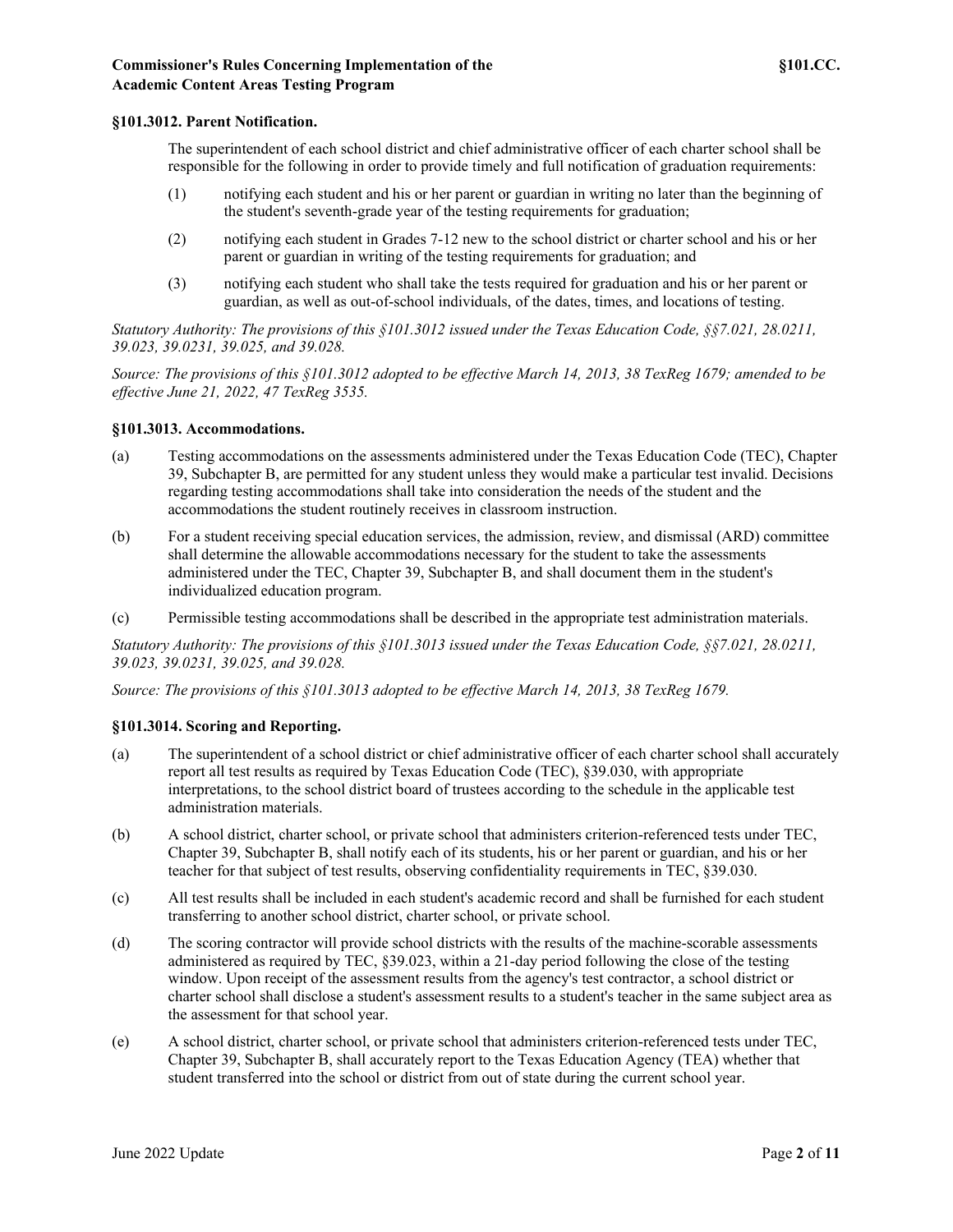- (1) Procedures for the reporting of out-of-state-transfer students to the TEA shall be established by the TEA in the applicable test administration materials. A school district, an open-enrollment charter school, or a private school administering the tests required by TEC, Chapter 39, Subchapter B, shall follow procedures specified in those test administration materials.
- (2) The assessment results of the out-of-state transfer students shall be reported separately to school districts from the results of the district's other students in addition to the current reporting of assessment results for all students and other student subsets.

*Statutory Authority: The provisions of this §101.3014 issued under the Texas Education Code, §§7.021, 28.0211, 39.023, 39.0231, 39.02315, 39.025, 39.028, and 39.030.*

*Source: The provisions of this §101.3014 adopted to be effective March 14, 2013, 38 TexReg 1679; amended to be effective March 2, 2014, 39 TexReg 1150; amended to be effective December 10, 2015, 40 TexReg 8760; amended to be effective June 21, 2022, 47 TexReg 3535.*

### **§101.3015. Test Development.**

- (a) Texas educators shall assist Texas Education Agency staff in developing test objectives, assessment guidelines, and test items. Advisory committees composed of Texas educators shall reflect the diversity of the state by region, ethnicity, gender, and type and size of school district.
- (b) Each public school and charter school shall assist with field-testing and other activities necessary to implement the requirements of the Texas Education Code, Chapter 39, Subchapter B.

*Statutory Authority: The provisions of this §101.3015 issued under the Texas Education Code, §§7.021, 28.0211, 39.023, 39.0231, 39.025, and 39.028.*

*Source: The provisions of this §101.3015 adopted to be effective March 14, 2013, 38 TexReg 1679.*

### **§101.3016. National Comparative Data.**

- (a) In accordance with the Texas Education Code (TEC), §39.028, the commissioner of education shall develop a schedule to obtain nationally comparative results for the grades and subject areas for which academic content area assessments are adopted under the TEC, §39.023.
- (b) The Texas Education Agency will use sampling and other techniques to minimize the disruption to schools and loss of instructional time required of school districts to obtain nationally comparative data.
- (c) The nationally comparative data will be collected by using nationally recognized instruments for obtaining valid and reliable normative data from a sample of Texas students.

*Statutory Authority: The provisions of this §101.3016 issued under the Texas Education Code, §§7.021, 28.0211, 39.023, 39.0231, 39.025, and 39.028.*

*Source: The provisions of this §101.3016 adopted to be effective March 14, 2013, 38 TexReg 1679.*

### **§101.3017. Release of Tests.**

During the 2014-2015 and 2015-2016 school years, the Texas Education Agency shall release test items and answer keys for primary administration assessment instruments under the Texas Education Code (TEC), §39.023(a), (b), (c), (d), and (l), after the last time the assessment is administered for the school year. The test release shall exclude any test items or test forms used in subsequent test administrations. In accordance with the TEC, §39.023(e-1), an assessment's release shall be deferred or limited if the assessment is under development or revision.

*Statutory Authority: The provisions of this §101.3017 issued under the Texas Education Code, §7.021 and §39.023(e-1), (e-2), and (e-3).*

*Source: The provisions of this §101.3017 adopted to be effective April 10, 2014, 39 TexReg 2573; amended to be effective December 10, 2015, 40 TexReg 8760.*

## **Division 2. Participation and Assessment Requirements for Graduation**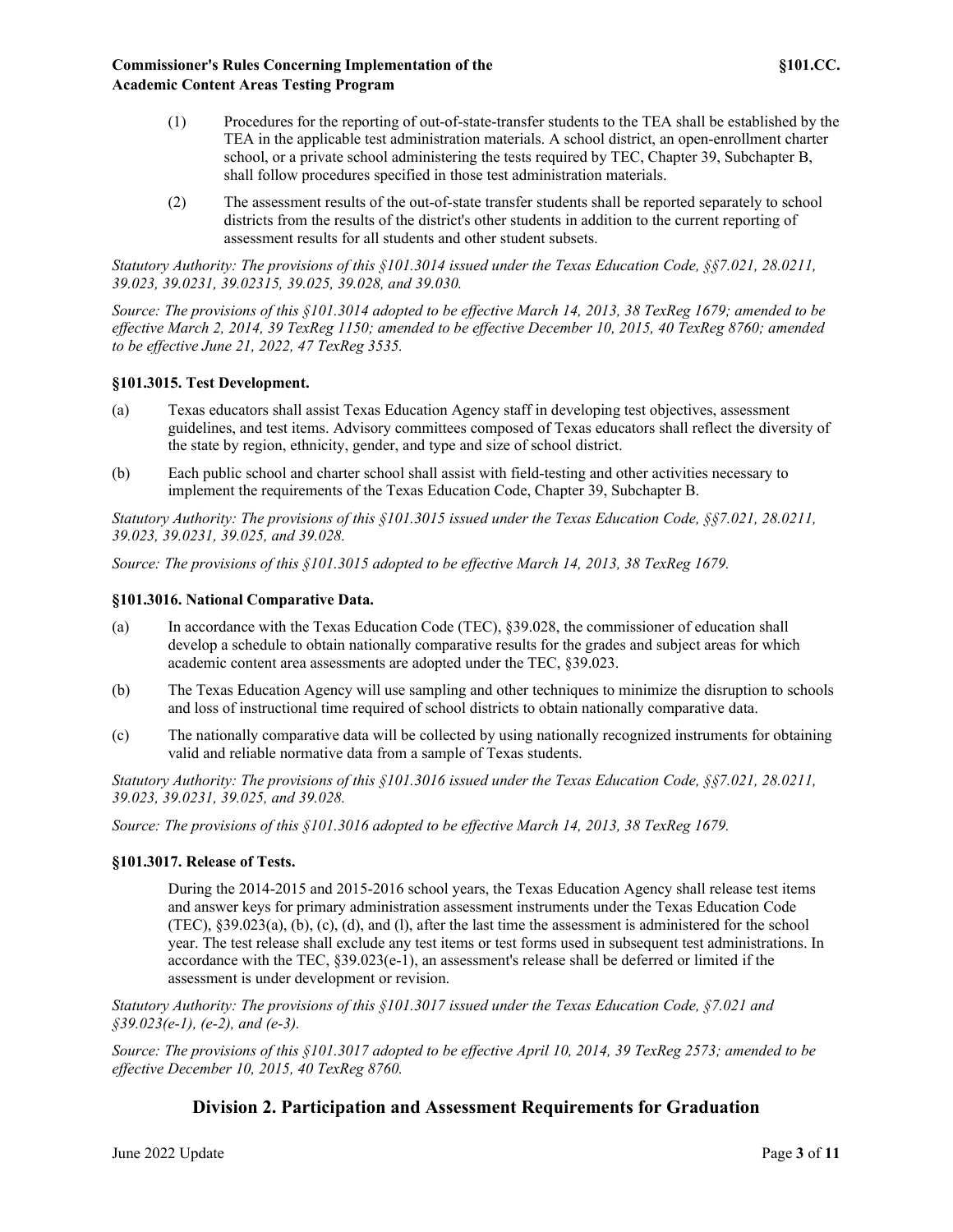### **§101.3021. Required Participation in Academic Content Area Assessments.**

- (a) Beginning with students first enrolled in Grade 9 in the 2011-2012 school year, a student enrolled in a course for which an end-of-course (EOC) assessment exists as required by the Texas Education Code (TEC), §39.023(c), shall take the appropriate assessment.
- (b) A student is required to meet the EOC assessment graduation requirements of §101.3022 of this title (relating to Assessment Requirements for Graduation) to receive a Texas diploma if a student:
	- (1) is participating in a distance-learning or correspondence course as outlined in §74.23 of this title (relating to Correspondence Courses and Distance Learning) for which there is an EOC assessment as listed in the TEC, §39.023(c); or
	- (2) is participating in a dual-credit course as specified in §74.25 of this title (relating to High School Credit for College Courses) for which there is an EOC assessment as listed in the TEC,  $§39.023(c).$
- (c) An EOC assessment administered under the TEC, §39.023(c), cannot be used for purposes of credit by examination as specified in §74.24 of this title (relating to Credit by Examination).
- (d) Beginning in the 2011-2012 school year, a student in Grade 8 or lower who takes a high school course for credit is required to take the applicable EOC assessment specified in the TEC, §39.023(c). The EOC assessment result shall be applied toward the student's assessment graduation requirements, as specified in §101.3022 of this title.
- (e) If a student earned high school credit for a course for which there is an EOC assessment as listed in the TEC, §39.023(c), prior to enrollment in a Texas public school district and the credit has been accepted by a Texas public school district, or a student completed a course for Texas high school credit in a course for which there is an EOC assessment prior to the 2011-2012 spring administration, the student is not required to take the corresponding EOC assessment as listed in the TEC, §39.023(c).
- (f) A student may retake an EOC assessment under the TEC, §39.023(c), only if the student previously failed the EOC assessment. A student is not required to retake a course in order to be administered a retest of an EOC assessment.

*Statutory Authority: The provisions of this §101.3021 issued under the Texas Education Code, §39.023 and §39.025, and House Bill 5, Sections 36 and 79, 83rd Texas Legislature, Regular Session, 2013.*

*Source: The provisions of this §101.3021 adopted to be effective May 29, 2012, 37 TexReg 3827; amended to be effective March 25, 2014, 39 TexReg 2077; amended to be effective December 10, 2015, 40 TexReg 8761.*

#### **§101.3022. Assessment Requirements for Graduation.**

- (a) Beginning with students first enrolled in Grade 9 in the 2011-2012 school year, a student must meet satisfactory performance on each end-of-course (EOC) assessment listed in the Texas Education Code (TEC), §39.023(c), except in cases as provided by subsections (b), (e), and (f) of this section and §101.3021(e) of this title (relating to Required Participation in Academic Content Area Assessments), in order to be eligible to receive a Texas diploma. The standard in place when a student first takes an EOC assessment is the standard that will be maintained throughout the student's school career.
- (b) A student who was administered separate reading and writing EOC assessments under the TEC, §39.023(c), for the English I or English II course has met that course's assessment graduation requirement if the student has met the following criteria:
	- (1) achieved satisfactory performance on either the reading or writing EOC assessment for that course;
	- (2) met at least the minimum score on the other EOC assessment for that course; and
	- (3) achieved an overall scale score of 3750 or greater when the scale scores for reading and writing are combined for that course.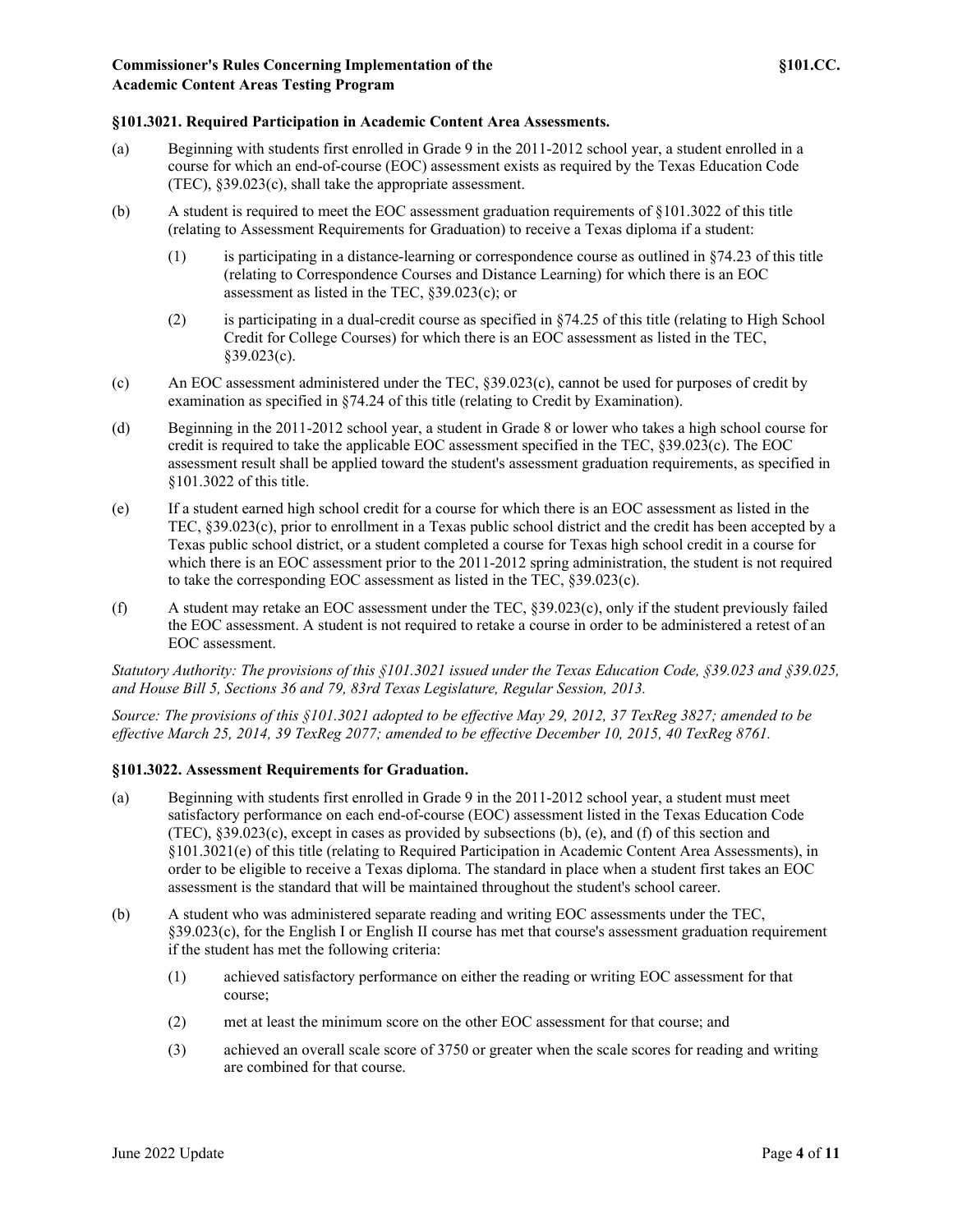- (c) Exceptions to subsection (a) of this section related to English I shall apply to English language learners who meet the criteria specified in §101.1007 of this title (relating to Assessment Provisions for Graduation).
- (d) If a student failed a course but achieved satisfactory performance on the applicable EOC assessment, that student is not required to retake the assessment if the student is required to retake the course.
- (e) Effective beginning with the 2014-2015 school year, a student who has taken but failed to achieve the EOC assessment graduation requirements for no more than two courses may receive a Texas high school diploma if the student has qualified to graduate by means of an individual graduation committee under the TEC, §28.0258.
	- (1) A student may not graduate under an individual graduation committee if the student did not take each EOC assessment required by this subchapter or an approved substitute assessment in Subchapter DD of this chapter (relating to Commissioner's Rules Concerning Substitute Assessments for Graduation) for each course in which the student was enrolled in a Texas public school for which there is an EOC assessment. A school district or charter school shall determine whether the student took each required EOC assessment or an approved substitute assessment required by Subchapter DD of this chapter. For purposes of this section only, a student who does not make an attempt to take all required EOC assessments may not qualify to graduate by means of an individual graduation committee.
	- (2) A student who is an English language learner (ELL) and qualifies for the English I special provision in §101.1007 of this title may graduate without an individual graduation committee if the student achieves satisfactory performance on the remaining EOC assessments that the student is required to take.
		- (A) The qualifying ELL becomes eligible for individual graduation committee review by failing to achieve satisfactory performance on the English I EOC assessment and one other EOC assessment or by failing to achieve satisfactory performance on no more than two of the remaining EOC assessments if the student achieved satisfactory performance on the English I EOC assessment.
		- (B) If a qualifying ELL does graduate by means of an individual graduation committee, the student is required to complete individual graduation committee requirements for each course in which the student did not achieve satisfactory performance on the EOC assessment for that course.
	- (3) Notwithstanding any action taken by a student's individual graduation committee, a school district or charter school must provide a student an opportunity to retake an EOC assessment under the TEC, §39.023(c), if the student has not previously achieved satisfactory performance on an assessment for that course. A student is not required to retake a course in order to be administered a retest of an EOC assessment.
	- (4) Provisions of this subsection expire September 1, 2023. A student may graduate by means of an individual graduation committee if the student has qualified for an individual graduation committee under the TEC, §28.0258, and that individual graduation committee convened prior to September 1, 2023.
- (f) A student who is receiving special education services or has been dismissed from a special education program under the TEC, Chapter 29, Subchapter A, is subject to the provisions of this subsection.
	- (1) A student receiving special education services is not subject to the requirements in the TEC, §28.0258. As provided in §89.1070 of this title (relating to Graduation Requirements) and §101.3023 of this title (relating to Participation and Graduation Assessment Requirements for Students Receiving Special Education Services), a student's admission, review, and dismissal (ARD) committee determines whether a student is required to achieve satisfactory performance on an EOC assessment to graduate.
	- (2) A student dismissed from a special education program who achieved satisfactory performance on an alternate EOC assessment while enrolled in a special education program is not required to take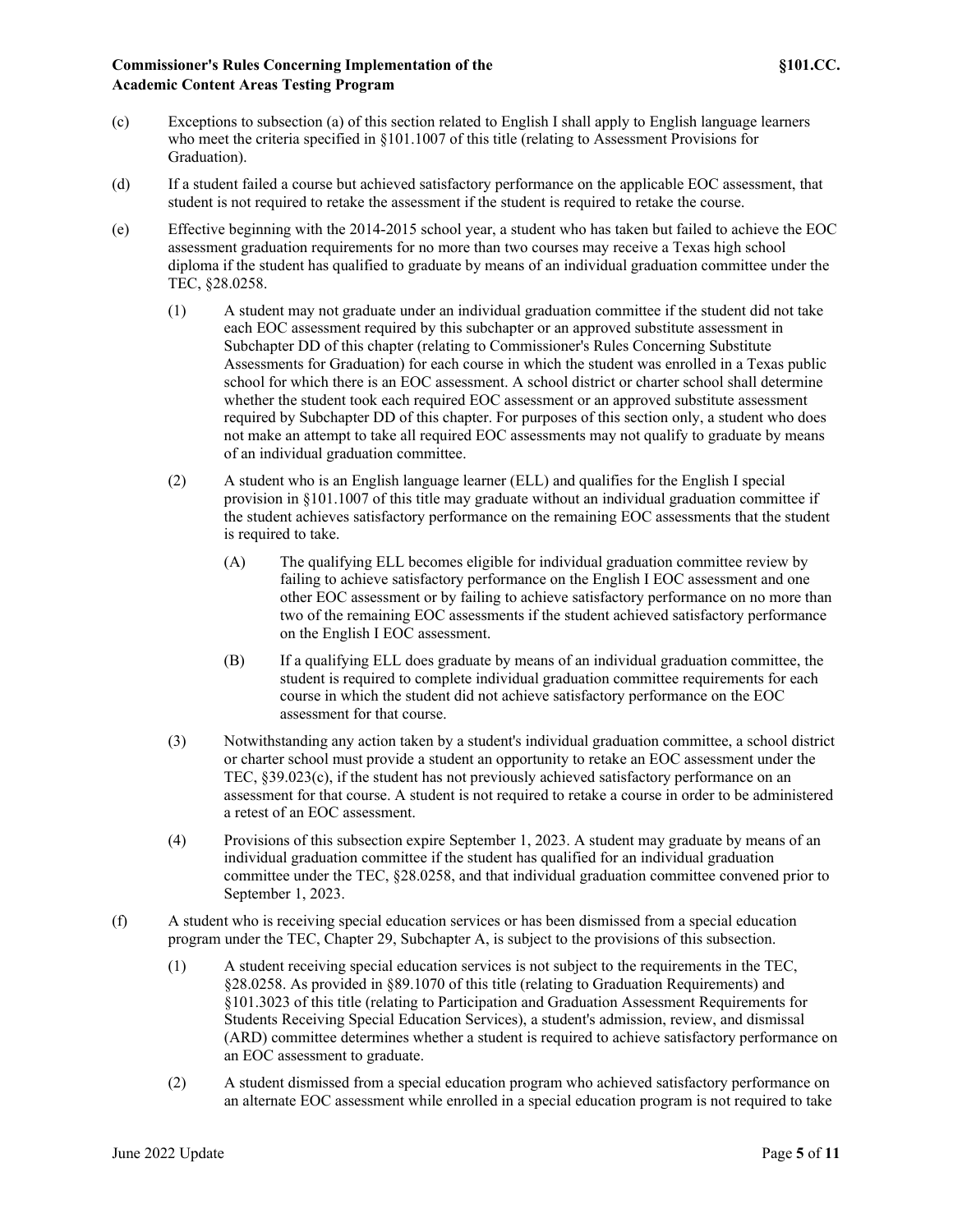and achieve satisfactory performance on the general EOC assessment to graduate. A student who took an EOC assessment while enrolled in a special education program is not required to retake and achieve satisfactory performance on the EOC assessment if the student's ARD committee determined that the student was not required to achieve satisfactory performance on the EOC assessment to graduate. A student dismissed from a special education program must achieve satisfactory performance on any remaining EOC assessments that the student is required to take. If the student fails to achieve satisfactory performance on no more than two of the remaining EOC assessments, the student is eligible for individual graduation committee review under the TEC, §28.0258, and is subject to the provisions of subsection (e) of this section.

*Statutory Authority: The provisions of this §101.3022 issued under the Texas Education Code, §§28.025(h), 28.0258, 39.023, and 39.025.*

*Source: The provisions of this §101.3022 adopted to be effective May 29, 2012, 37 TexReg 3827; amended to be effective July 3, 2013, 38 TexReg 4183; amended to be effective March 25, 2014, 39 TexReg 2077; amended to be effective September 6, 2015, 40 TexReg 5458; amended to be effective December 5, 2017, 42 TexReg 6794; amended to be effective October 15, 2019, 44 TexReg 5901.*

### **§101.3023. Participation and Graduation Assessment Requirements for Students Receiving Special Education Services.**

- (a) As stipulated by §89.1070 of this title (relating to Graduation Requirements), a student receiving special education services under the Texas Education Code (TEC), Chapter 29, Subchapter A, who successfully completes the requirements of his or her individualized education program (IEP), including performance on a state assessment required for graduation, shall receive a Texas high school diploma. A student's admission, review, and dismissal (ARD) committee shall determine if the student will be required to meet satisfactory performance on an assessment for purposes of graduation.
- (b) Beginning with the 2011-2012 school year, all Grades 9-12 students with significant cognitive disabilities who are assessed with an alternate assessment as specified in the student's IEP will be assessed using alternate versions of end-of-course (EOC) assessments as listed in §101.3011(b)(2) of this title (relating to Implementation and Administration of Academic Content Area Assessment Instruments).
- (c) For the 2011-2012 through 2013-2014 school years, a student who is receiving special education services under the TEC, Chapter 29, Subchapter A, and who is first enrolled in Grade 9 or below in the 2011-2012 school year shall be administered an alternative version of an EOC assessment instrument upon completion of the corresponding course as required by the student's IEP. Beginning with the 2014-2015 school year, a student who is receiving special education services under the TEC, Chapter 29, Subchapter A, whose IEP does not specify the administration of an alternate assessment and who is first enrolled in Grade 9 or below in the 2011-2012 school year shall be administered an EOC assessment instrument upon completion of the corresponding course as required by the student's IEP.

*Statutory Authority: The provisions of this §101.3023 issued under the Texas Education Code, §39.023 and §39.025, and House Bill 5, Sections 36 and 79, 83rd Texas Legislature, Regular Session, 2013.*

*Source: The provisions of this §101.3023 adopted to be effective May 29, 2012, 37 TexReg 3827; amended to be effective March 25, 2014, 39 TexReg 2077.*

### **§101.3024. Assessment Requirements for Students First Enrolled in Grade 9 Prior to 2011-2012 School Year or First Enrolled in Grade 10 or Above in 2011-2012 School Year.**

- (a) Students who were first enrolled in Grade 9 prior to the 2011-2012 school year or enrolled in Grade 10 or above in the 2011-2012 school year must fulfill testing requirements for graduation with the assessments required by the Texas Education Code (TEC),  $\S39.023(c)$ , as that section existed before amendment by Senate Bill (SB) 1031, 80th Texas Legislature, 2007. For purposes of this section, coursework necessary to graduate means all the coursework required under the student's graduation plan.
- (b) For a student who is receiving special education services under the TEC, Chapter 29, Subchapter A, who is enrolled above Grade 9 in the 2011-2012 school year and for whom an IEP specifies that the student shall take a modified version of an assessment, the modified assessments as required by the TEC, §39.023, as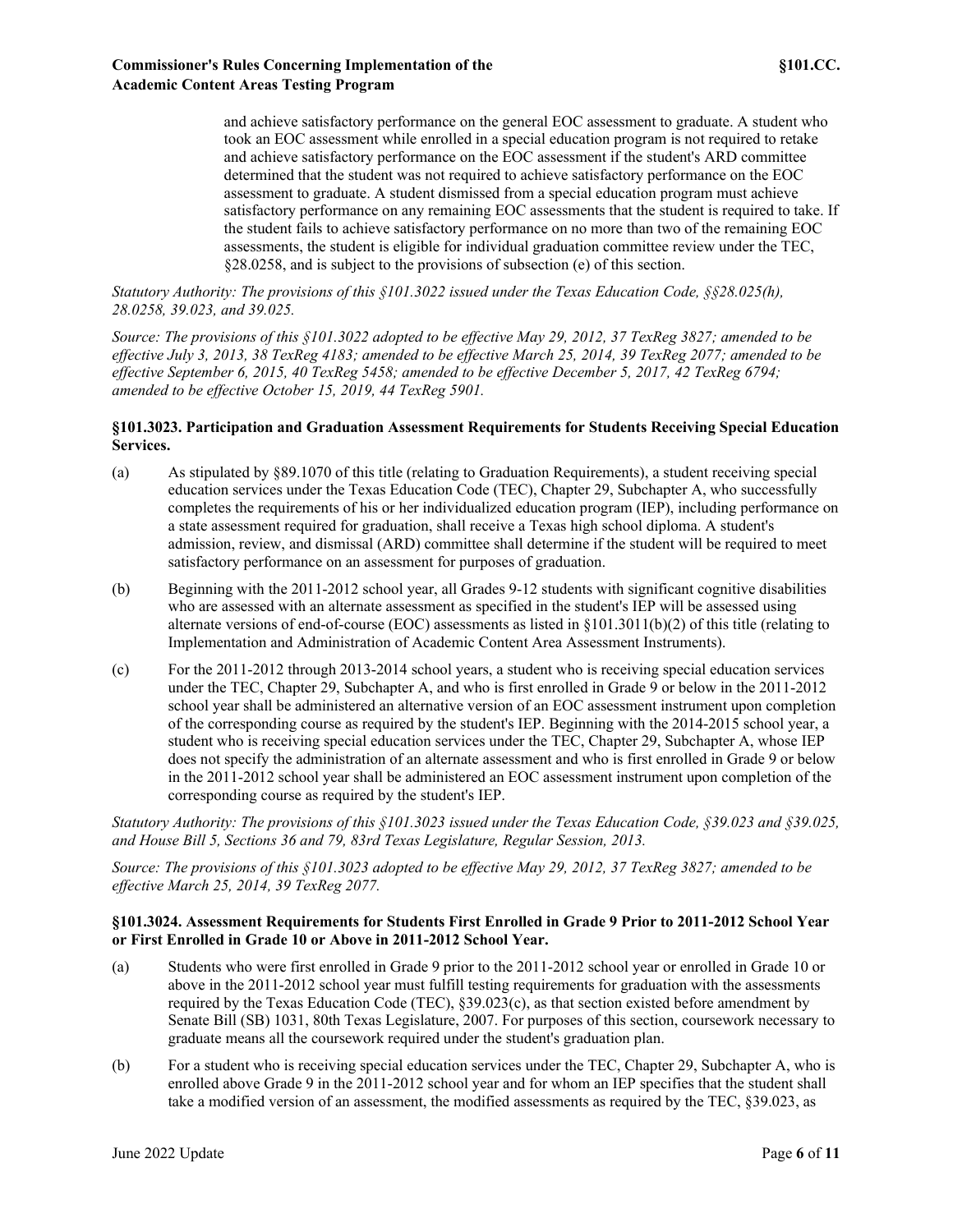that section existed before amendment by SB 1031, 80th Texas Legislature, 2007, will continue to be the student's assessment requirement.

- (c) With the exception of students who meet the criteria described in subsection (d) of this section, students who were enrolled as follows shall fulfill testing requirements for graduation with the assessments as required by the TEC, §39.023(c), as that section existed before amendment by SB 1031, 80th Texas Legislature, 2007, with the applicable performance standards established by the commissioner of education and published on the Texas Education Agency (TEA) website:
	- (1) in Grade 9 or higher on January 1, 2001, regardless of when they are scheduled to graduate; or
	- (2) in Grade 8 or lower on January 1, 2001, if they were on an accelerated track and fulfilled all coursework necessary to graduate by September 1, 2004.
- (d) A student who entered Grade 11 in the 1989-1990 school year or an earlier school year shall fulfill testing requirements for graduation with assessments as required by the TEC, §39.023(c), as that section existed before amendment by SB 1031, 80th Texas Legislature, 2007, under an applicable performance standard established by the commissioner of education that corresponds to the performance standard in effect for the exit-level Texas Educational Assessment of Minimum Skills (TEAMS) when the student was first eligible to take the exit-level TEAMS. Performance standards that apply to TEAMS students will be published on the TEA website.
- (e) A student fulfilling testing requirements under subsection (c) of this section will be required to take only those sections of the exit-level Texas Assessment of Knowledge and Skills (TAKS) that correspond to the subject areas formerly assessed by the exit-level Texas Assessment of Academic Skills (TAAS) (reading, writing, and mathematics) for which the student has not yet met the passing standard.
	- (1) If a student has not yet met the passing standard on TAAS reading, the student will be administered only the reading multiple-choice items from the TAKS English language arts (ELA) test.
	- (2) If a student has not yet met the passing standard on TAAS writing, the student will be administered only the writing prompt and the revising and editing multiple-choice items from the TAKS ELA test.
- (f) A student fulfilling testing requirements under subsection (d) of this section will be required to take only those sections of the exit-level TAKS that correspond to the subject areas formerly assessed by the exitlevel TEAMS (reading and mathematics) for which the student has not yet met the passing standard. If a student has not yet met the passing standard on TAAS reading, the student will be administered only the reading multiple-choice items from the TAKS ELA test.
- (g) Effective beginning with the 2017-2018 school year, a student who has taken but failed to meet assessment graduation requirements under this section may receive a Texas high school diploma if the student has qualified to graduate in accordance with the TEC, §28.02541.
	- (1) A student may not graduate under TEC, §28.02541 if the student did not take each assessment instrument or the part of the assessment instrument for which the student has not performed satisfactorily at least three times.
	- (2) This subsection expires September 1, 2023.
- (h) Notwithstanding any of the requirements in subsections (a)-(g) of this section, students who pass all of the required exit-level TAKS tests or meet the alternate assessment requirements of Chapter 101, Subchapter DD, of this title (relating to Commissioner's Rules Concerning Substitute Assessments for Graduation) have fulfilled their testing requirements for graduation.
- (i) Beginning with the 2011-2012 school year, students first enrolled in Grade 9 or lower must fulfill testing requirements for graduation with the end-of-course assessment instruments, as specified in the TEC, §39.023(c), as amended by SB 1031, 80th Texas Legislature, 2007.

*Statutory Authority: The provisions of this §101.3024 issued under the Texas Education Code, §§28.02541, 39.023, and 39.025.*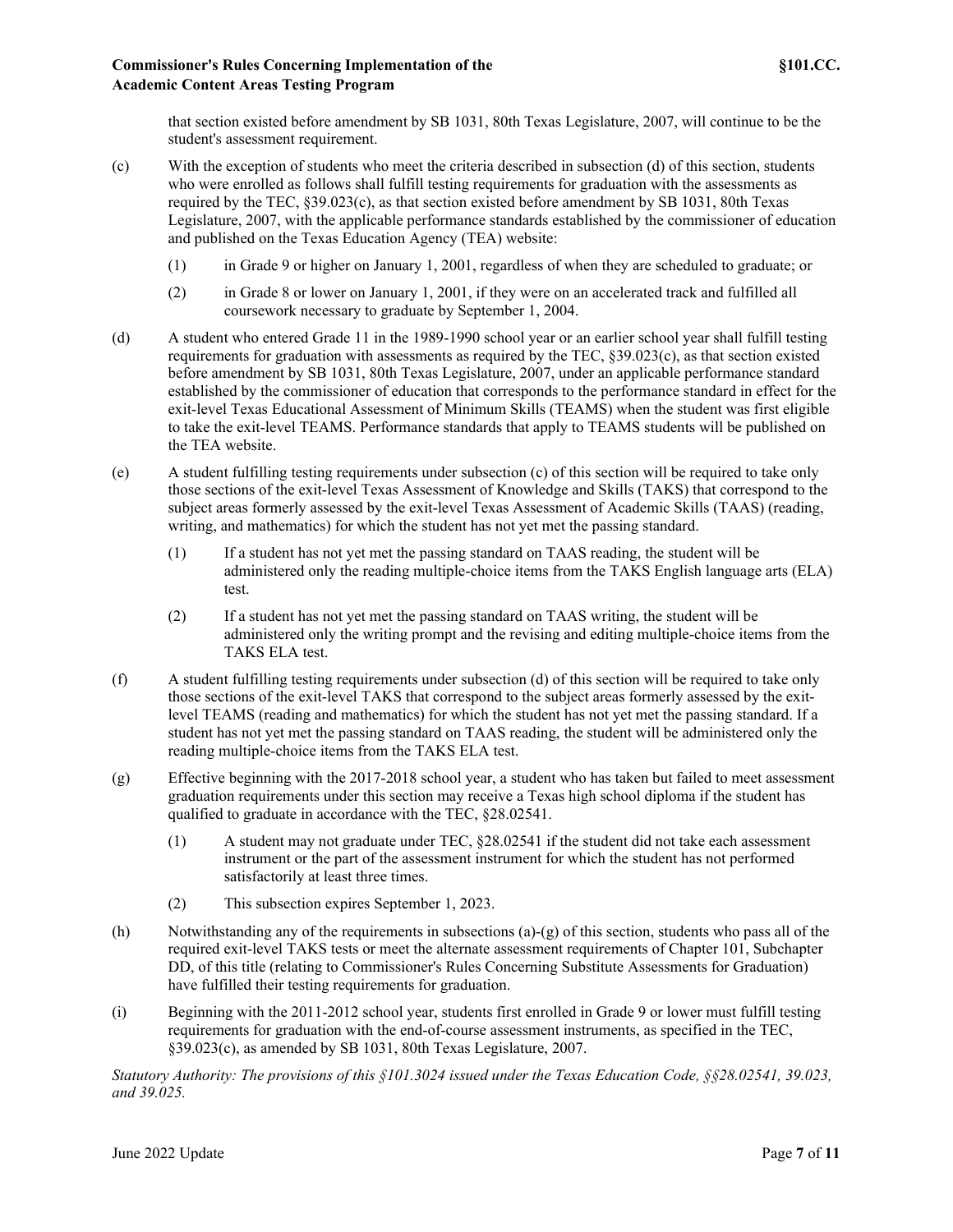### **Commissioner's Rules Concerning Implementation of the §101.CC. Academic Content Areas Testing Program**

*Source: The provisions of this §101.3024 adopted to be effective May 29, 2012, 37 TexReg 3827; amended to be effective November 5, 2017, 42 TexReg 6144; amended to be effective October 15, 2019, 44 TexReg 5901.*

## **Division 3. Security of Assessments, Required Test Administration Procedures and Training Activities**

### **§101.3031. Required Test Administration Procedures and Training Activities to Ensure Validity, Reliability, and Security of Assessments.**

- (a) Security and confidentiality.
	- (1) All assessment instruments included in the student assessment program are considered secure, and the contents of these tests, including student information used or obtained in their administration, are confidential.
	- (2) School districts and campuses, the superintendent and campus principals in each school district, open-enrollment charter schools and campuses, and the chief administrative officer and campus principals of each charter school shall:
		- (A) implement and ensure compliance with state test administration procedures and training activities;
		- (B) notify the Texas Education Agency (TEA) as soon as the school district or charter school becomes aware of any alleged or suspected violation of the security or confidential integrity of a test as listed in paragraph (3) of this subsection;
		- (C) report all confirmed testing violations to TEA within 10 working days of the school district or charter school becoming aware of the violation in accordance with the reporting process stipulated in the test administration materials;
		- (D) ensure that the only individuals with access to secure test materials are school district or charter school employees who have:
			- (i) met the requirements to participate in the student assessment program;
			- (ii) received training in test security and test administration procedures; and
			- (iii) signed an oath affirming they understand their obligation to maintain and preserve the security and confidentiality of all state assessments and student information, acknowledge their responsibility to report any suspected testing violation, and are aware of the range of penalties that may result from a violation of test security and confidentiality or a departure from test administration procedures; and
		- (E) ensure the security of the test materials by:
			- (i) verifying that all boxes of testing materials have been accounted for and match the school district or charter school shipping notices upon receipt from the state's testing contractor(s);
			- (ii) requiring campuses to immediately inventory all testing materials received and to notify the school district or charter school testing coordinator of any shortages or discrepancies;
			- (iii) immediately notifying the state's testing contractor(s) of any discrepancies between the materials received and the school district, charter school, and campus shipping notices;
			- (iv) placing test booklets and answer documents in secure, limited-access, locked storage when not in use;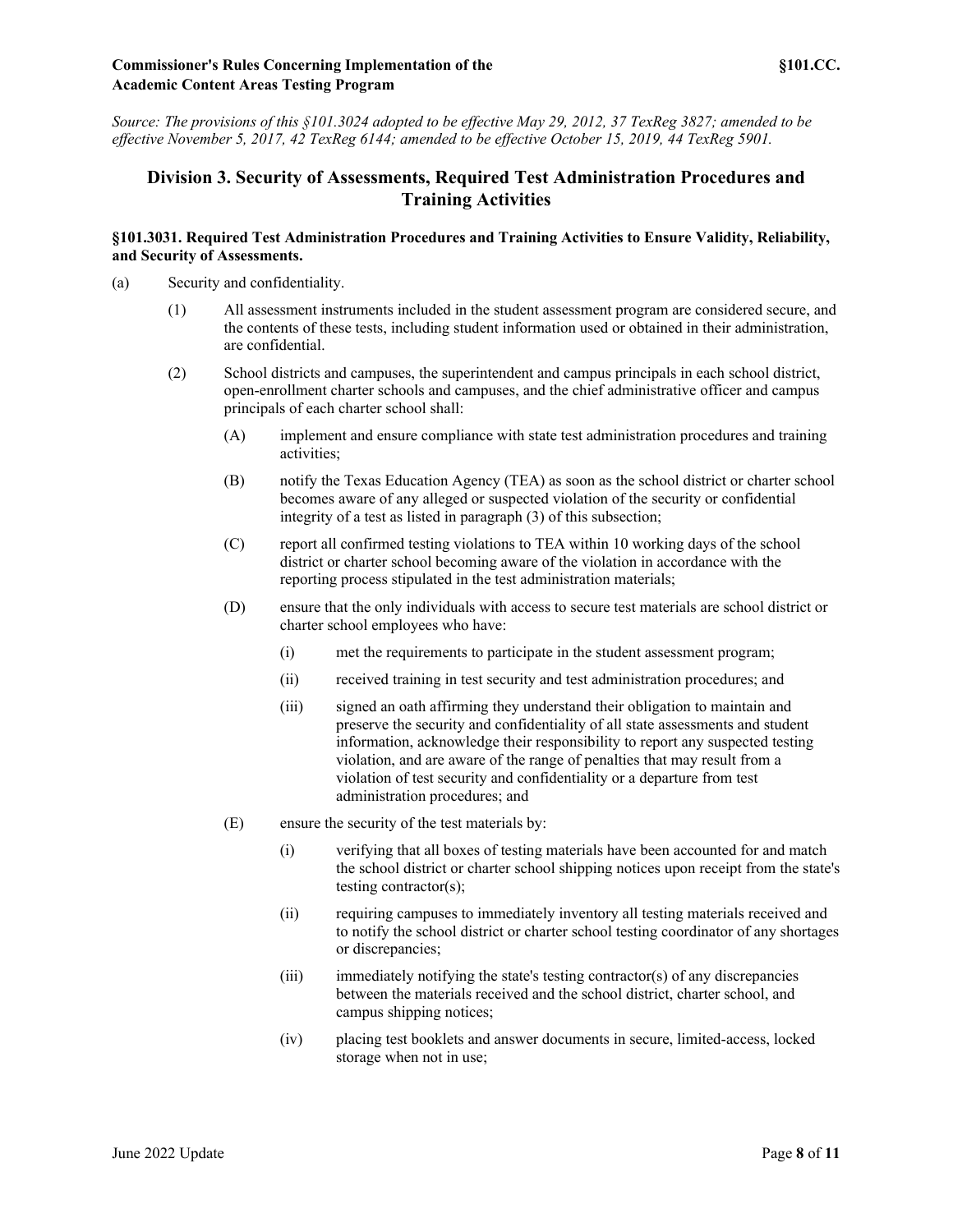- (v) collecting and destroying any scratch paper, graph paper, or reference materials that students have written on, as well as any recordings, after the completion of a test administration;
- (vi) requiring that all secure materials assigned to individual campuses have been accounted for and packaged in accordance with the procedures for returning materials as detailed in the test administration materials;
- (vii) requiring that all test item image cards and photocopies or reproductions of secure test materials have been collected and returned to the school district or charter school testing coordinator for return to the testing contractor(s); and
- (viii) maintaining inventory and shipping records for five years.
- (3) Violations of the security and confidential integrity of a test include:
	- (A) directly or indirectly assisting students with responses to test questions;
	- (B) tampering with student responses;
	- (C) falsifying holistic ratings or student responses;
	- (D) viewing secure test content before, during, or after an administration unless specifically authorized by TEA or by the procedures outlined in the test administration materials;
	- (E) discussing or disclosing secure test content or student responses;
	- (F) scoring students' tests, either formally or informally;
	- (G) duplicating, recording, or electronically capturing confidential test content unless specifically authorized by TEA or by the procedures outlined in the test administration materials;
	- (H) responding to secure test questions;
	- (I) fraudulently exempting or preventing a student from participating in the administration of a required state assessment;
	- (J) receiving or providing unallowable assistance during calibration activities (e.g., taking notes, providing answer sheets, or sharing answers);
	- (K) encouraging or assisting an individual to engage in the conduct described in subparagraphs (A)-(J) of this paragraph or in any other serious violation of security and confidentiality;
	- (L) failing to report to an appropriate authority that an individual has engaged or is suspected of engaging in conduct described in subparagraphs  $(A)$ - $(K)$  of this paragraph or in any other serious violation of security and confidentiality under this section;
	- (M) failing to implement sufficient procedures to prevent student cheating; and
	- (N) failing to implement sufficient procedures to prevent alteration of test documents by anyone other than the student.
- (4) If a school district or charter school determines that a student has cheated or attempted to cheat on a state assessment either by providing or receiving direct assistance, the school district or charter school shall invalidate the student's test results.
- (5) Any violation of test security or confidential integrity may result in the TEA:
	- (A) invalidating student test results;
	- (B) referring certified educators to the State Board for Educator Certification for sanctions in accordance with Chapter 247 of this title (relating to Educators' Code of Ethics) and Chapter 249 of this title (relating to Disciplinary Proceedings, Sanctions, and Contested Cases); and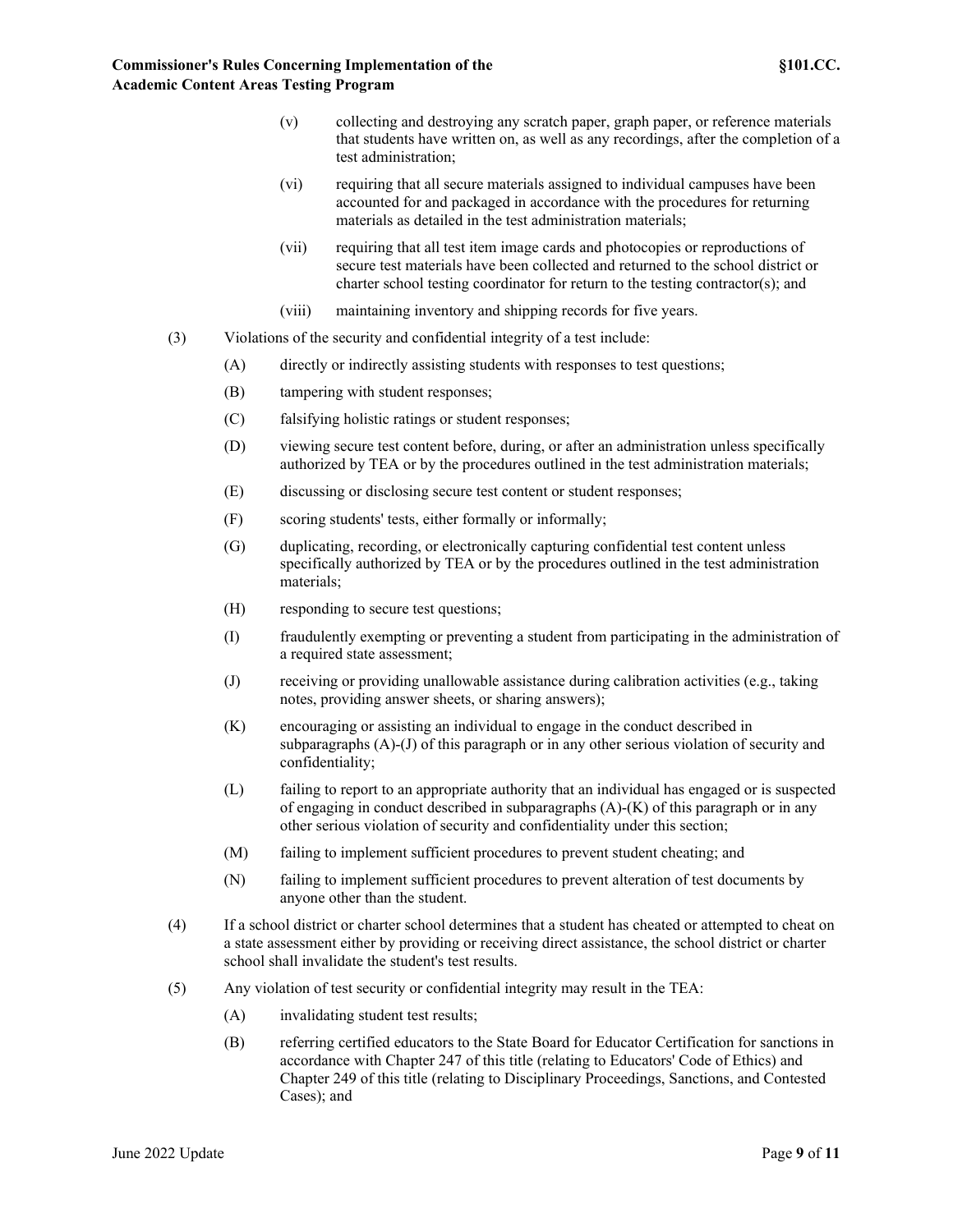- (C) lowering the school district's or charter school's accreditation status or a school district's, charter school's, or campus's accountability rating in accordance with Texas Education Code (TEC), §39.003(d), or appointment of a monitor, conservator, or management team to the school district or charter school in accordance with TEC, Chapter 39A.
- (b) Test administration procedures. Test administration procedures shall be delineated in the test administration materials provided to school districts and charter schools annually. Districts and charter schools must comply with all of the applicable requirements specified in the test administration materials. Test administration materials shall include, but are not limited to, the following:
	- (1) general testing program information;
	- (2) procedures for maintaining the security and confidentiality of state assessments;
	- (3) procedures for test administration;
	- (4) responsibilities of personnel involved in test administration; and
	- (5) procedures for materials control.
- (c) Training activities. School districts and charter schools shall ensure that test coordinators and administrators receive training to ensure that testing personnel have the necessary skills and knowledge required to administer assessment instruments in a valid, standardized, and secure manner.
- (d) Records retention. As part of test administration procedures, the commissioner shall require school districts and charter schools to maintain records related to the security of assessment instruments for five years.
- (e) Applicability. The required test administration procedures and training activities established annually in the test administration manuals and test security supplements for prior years remain in effect for all purposes with respect to the prior year to which they apply.

*Statutory Authority: The provisions of this §101.3031 issued under the Texas Education Code, §§26.010, 39.023, 39.025, 39.030, 39.0301, and 39.0304.*

*Source: The provisions of this §101.3031 adopted to be effective March 26, 2012, 37 TexReg 2083; amended to be effective March 27, 2013, 38 TexReg 1974; amended to be effective March 30, 2014, 39 TexReg 2288; amended to be effective February 16, 2015, 40 TexReg 702; amended to be effective March 15, 2016, 41 TexReg 1835; amended to be effective March 19, 2017, 42 TexReg 1121; amended to be effective January 31, 2018, 43 TexReg 460; amended to be effective April 23, 2019, 44 TexReg 1985; amended to be effective January 11, 2022, 47 TexReg 27.*